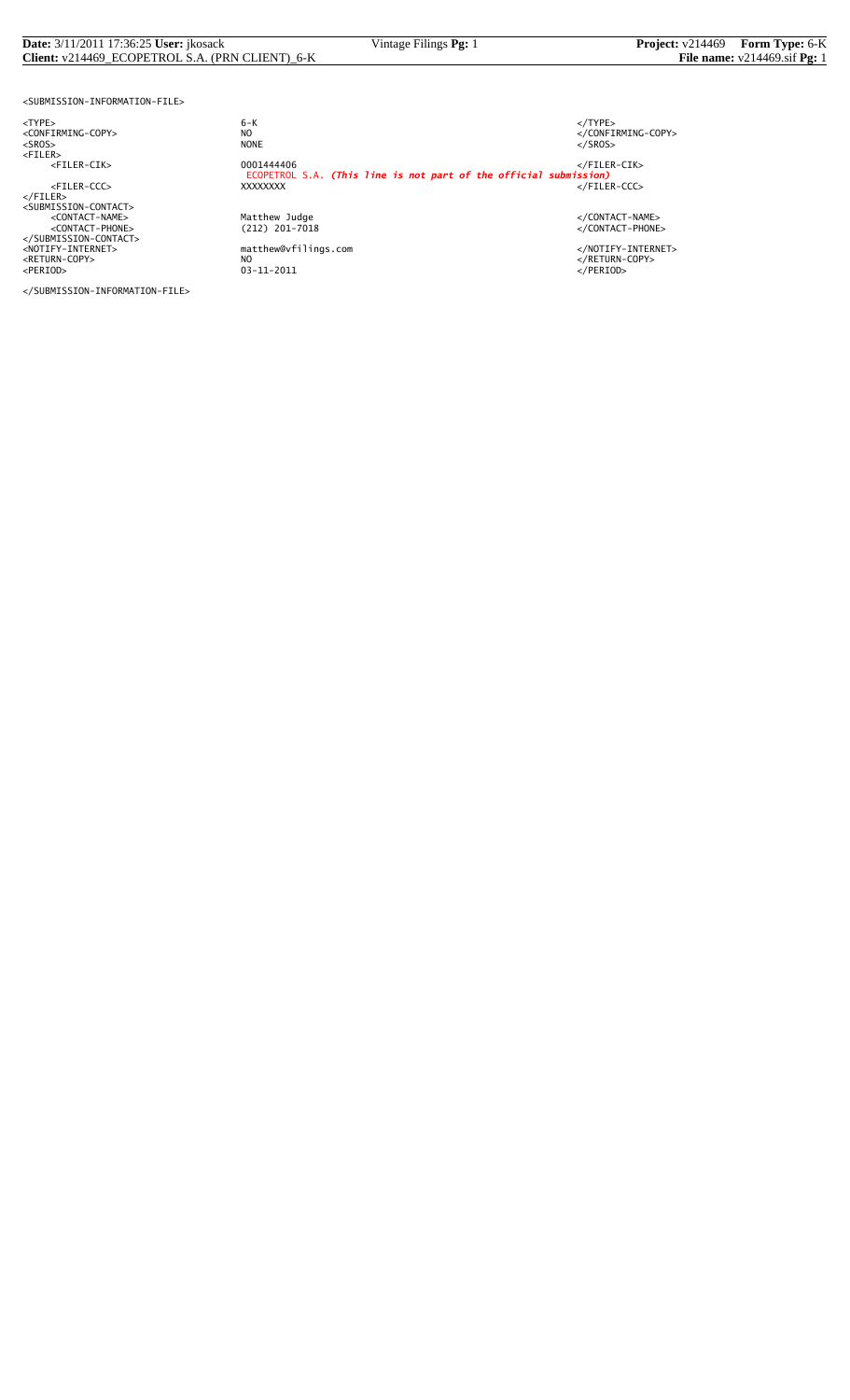#### **SECURITIES AND EXCHANGE COMMISSION Washington, D.C. 20549**

 $\overline{a}$ 

 $\overline{a}$ 

 $\overline{a}$ 

 $\overline{a}$ 

 $\overline{a}$ 

### **FORM 6-K REPORT OF FOREIGN PRIVATE ISSUER PURSUANT TO RULE 13a-16 OR 15d-16 OF THE SECURITIES EXCHANGE ACT OF 1934**

March 2011

Commission File Number: 333-153452

**ECOPETROL S.A.**

*(Exact name of registrant as specified in its Charter)*

Carrera 7 No. 37 – 69 BOGOTA – COLOMBIA *(Address of registrant's principal executive offices)*

Indicate by check mark whether the registrant files or will file annual reports under cover Form 20-F or Form 40-F.

Form 20-F  $\boxtimes$  Form 40-F  $\Box$ 

Indicate by check mark if the registrant is submitting the Form 6-K in paper as permitted by Regulation S-T Rule 101(b)(1):

Yes □ No ⊠

Indicate by check mark if the registrant is submitting the Form 6-K in paper as permitted by Regulation S-T Rule 101(b)(7):

 $Yes$   $\Box$  No  $\boxtimes$ 

Indicate by check mark whether by furnishing the information contained in this Form, the registrant is also thereby furnishing the information to the Commission pursuant to Rule 12g3-2(b) under the Securities Exchange Act of 1934.

 $Yes$   $\square$  No  $\boxtimes$ 

If "Yes" is marked, indicate below the file number assigned to the registrant in connection with Rule  $12g3-2(b)$ : 82- $N/A$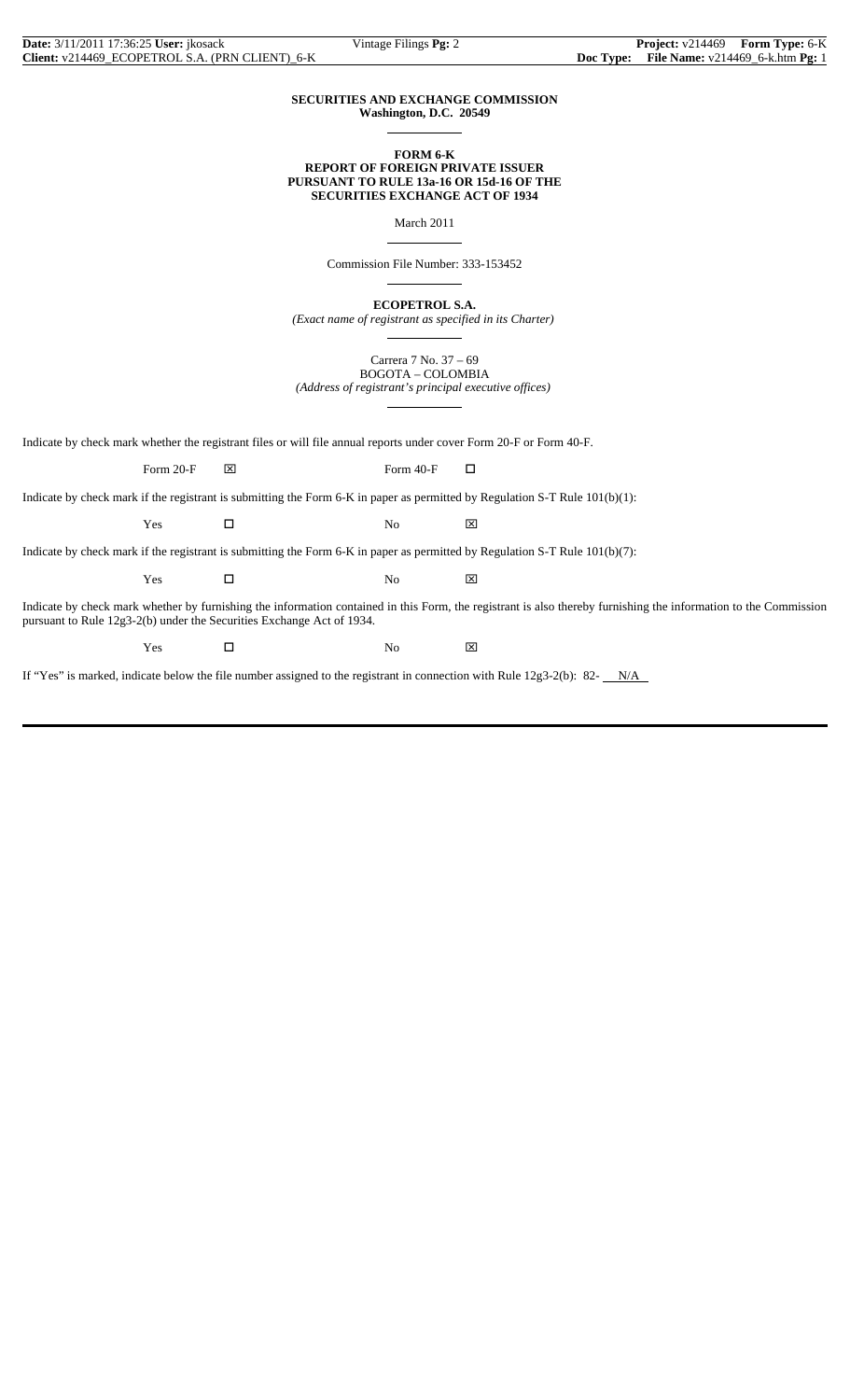## PRESS RELEASE

### **Board of Directors Approves Rules and Addendum to the Prospectus for Second Round of Capitalization**

BOGOTA, Colombia, March 11, 2011 /PRNewswire/ -- Ecopetrol (NYSE: EC; BVC: ECOPETROL; BVL: EC; TSX: ECP) informs that today the Company's Board of Directors approved the rules and the addendum to the prospectus for the placement of the second round of stock issuance for the Company's private capitalization, set for in the Stock Placement Program referred to under Law 1118 of 2006 and authorized by Resolution No. 1314 of July 27, 2007, as supplemented by Resolution No. 1404 of August 15, 2007, and No. 1557 of July 30, 2010.

The corresponding public offer will be conducted once the necessary proceedings regarding this round have been concluded with the Financial Superintendency.

#### **Bogota, Colombia – March 11, 2011**

------------------------------------------ *Ecopetrol is Colombia's largest integrated oil & gas company, where it accounts for 60% of total production. It is one of the top 50 oil companies in the world and the fourth largest oil company in Latin America. The Company is also involved in exploration and production activities in Brazil, Peru and the United States Gulf Coast, and owns the main refineries in Colombia, most of the network of oil and multiple purpose pipelines in the country, petrochemical plants, and it is entering into the biofuels business.*

*This release contains forward-looking statements relating to the prospects of the business, estimates for operating and financial results, and those related to growth prospects of Ecopetrol. These are merely projections and, as such, are based exclusively on the expectations of management concerning the future of the business and its continued access to capital to fund the Company's business plan. Such forward-looking statements depend, substantially, on changes in market conditions, government regulations, competitive pressures, the performance of the Colombian economy and the industry, among other factors; therefore, they are subject to change without prior notice.*

**Contact us for any additional information: Investor Relations Alejandro Giraldo** Phone: +571-234-5190 Email: investors@ecopetrol.com.co

**Media Relations (Colombia) Mauricio Téllez** Phone: + 571-2345377 Fax: +571-2344480 Email: mtellez@ecopetrol.com.co

Website: www.ecopetrol.com.co

ENERGÍA PARA EL **FUTURO** 

Dirección de Relacionamiento con el Inversionista Tel: 2345190 – Fax: 2345648 investors@ecopetrol.com.co www.ecopetrol.com.co

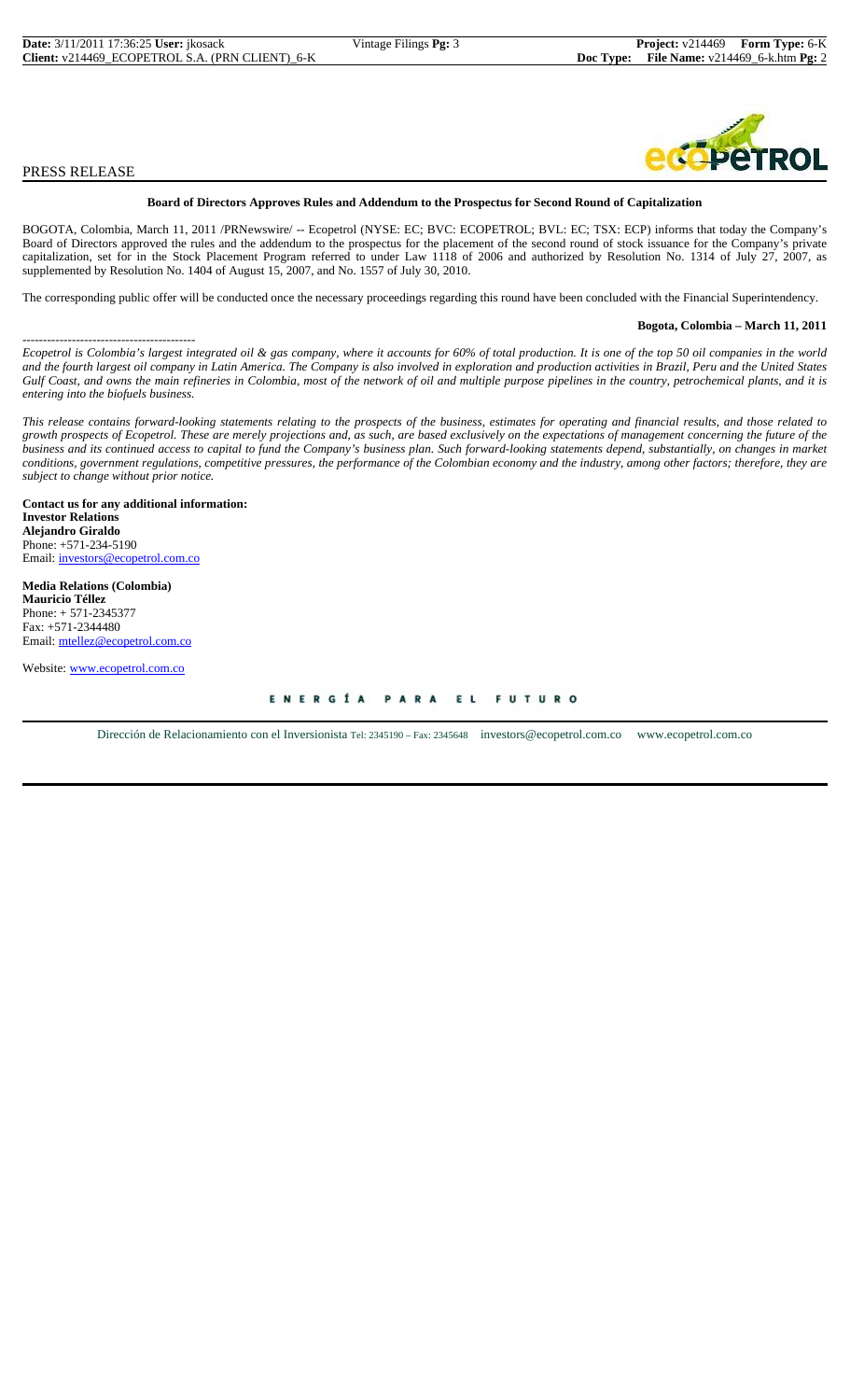| <b>Date:</b> 3/11/2011 17:36:25 User: ikosack   | Vintage Filings <b>Pg:</b> 4 | <b>Project:</b> v214469 Form Type: 6-K               |  |
|-------------------------------------------------|------------------------------|------------------------------------------------------|--|
| Client: v214469 ECOPETROL S.A. (PRN CLIENT) 6-K |                              | <b>Doc Type:</b> File Name: $v214469_6$ -k.htm Pg: 3 |  |

# SIGNATURE

Pursuant to the requirements of the Securities Exchange Act of 1934, the Registrant has duly caused this report to be signed on its behalf by the undersigned, thereto duly authorized.

Date: March 11, 2011

Ecopetrol S.A.

By: /s/ Adriana M. Echeverri Name: Adriana M. Echeverri Title: Chief Financial Officer